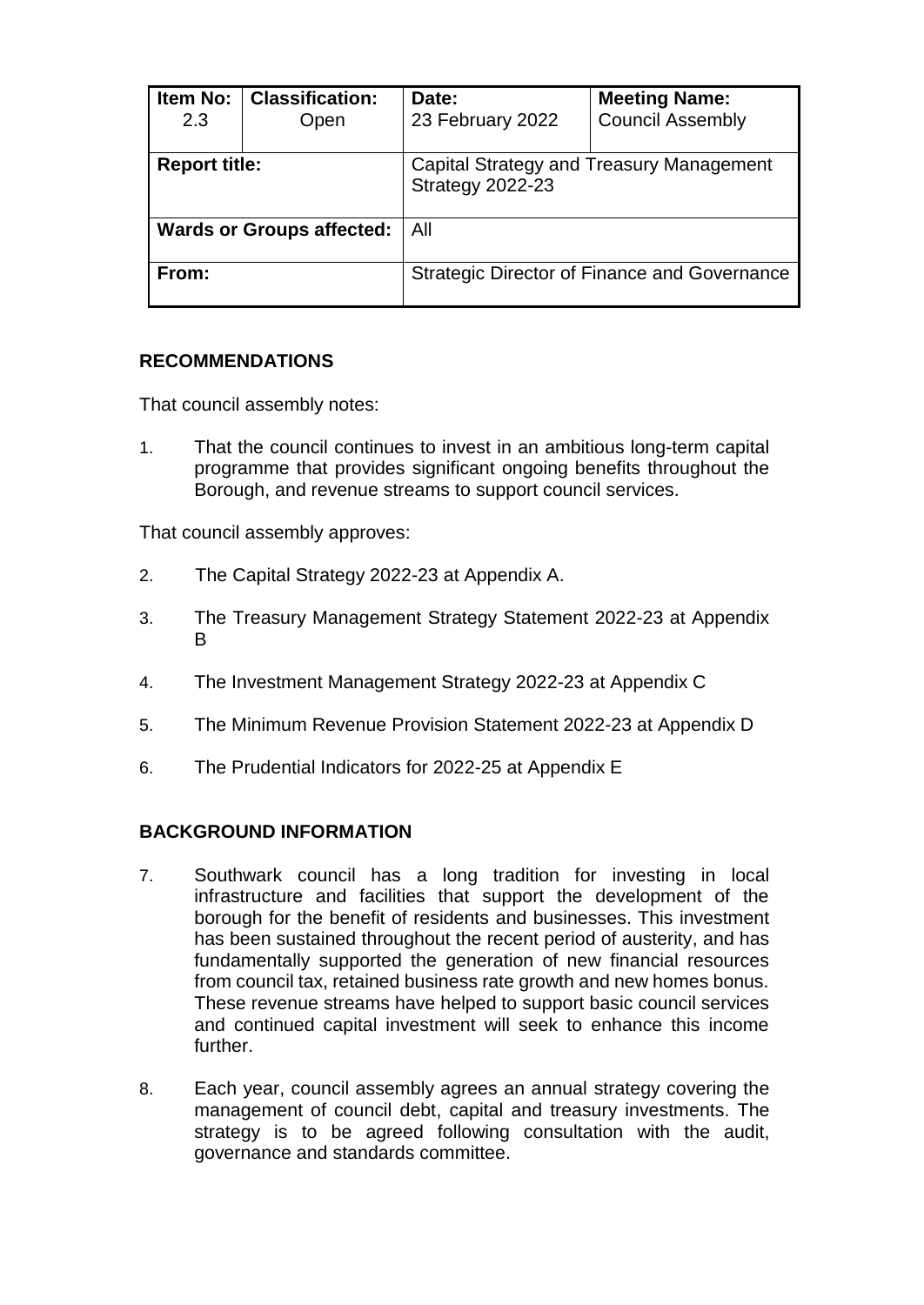- 9. Treasury management is the management of the authority's cash flows, borrowing and investments. The council is exposed to financial risks from treasury management activities including possible losses associated with council investment and the potential for increased borrowing costs arising from market movements. The identification, monitoring and control of financial risks are therefore a crucial part of the financial management and governance arrangements of the council.
- 10. Since 2019-20, the council has been required to produce a capital strategy report (Appendix A) providing a high level overview of how capital expenditure, capital financing and treasury management activity contribute to the provision of local public services along with an overview of how any associated risks are managed and the implications for future financial sustainability.
- 11. The ongoing impact on the UK from coronavirus, combined with higher inflation, higher interest rates and the country's trade position post-Brexit, will remain major influences on the Authority's treasury management strategy for 2022-23.
- 12. Under financial delegation, the strategic director of finance and governance is responsible for all executive and operational decisions on treasury management. This treasury management strategy, together with supporting prudential indicators and policies will ensure that these responsibilities can be carried out effectively.

# **KEY ISSUES FOR CONSIDERATION**

## **Borrowing strategy and debt management activity and position**

- 13. The council's debt management strategy is to pursue a policy of internal borrowing, which is the use of existing reserves and balances to temporarily fund capital expenditure, where possible, rather than the use of external borrowing.
- 14. The use of internal borrowing allows the council to minimise unnecessary external borrowing costs by only borrowing when needed for liquidity, or to benefit from advantageous borrowing rates. Efficient use of existing council resources to fund capital expenditure through internal borrowing also reduces the council's counterparty risk inherent in the investment of cash balances.
- 15. Since 2017-18 however, it has been necessary to borrow to finance the capital programme and maintain minimum cash balances.
- 16. In the financial year to 31 March 2021, the council borrowed £65m from the PWLB (£20m @ 1.97% £20m @ 1.96% and £25m @ 1.87% with maturity terms of 45, 46 and 49 years respectively).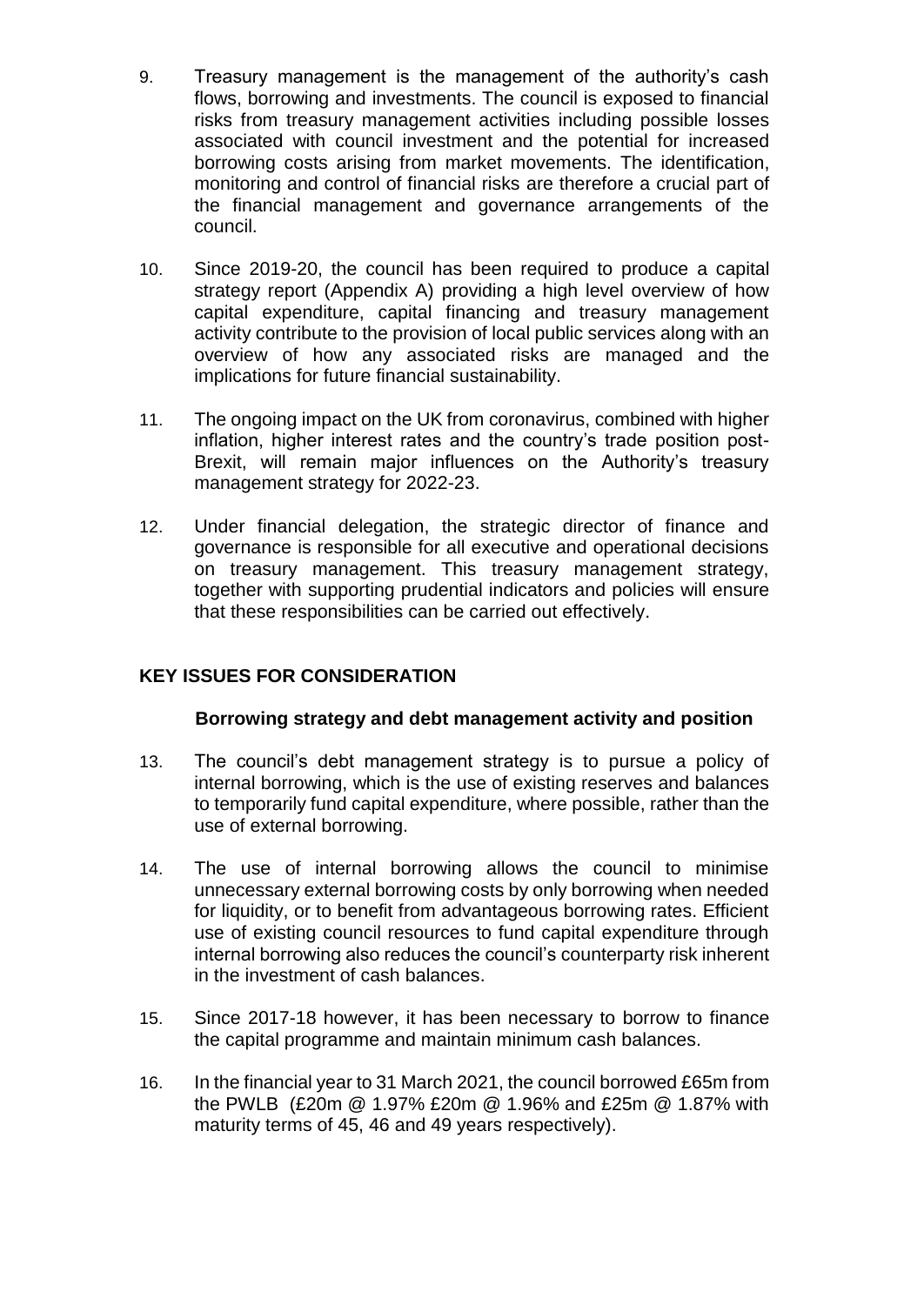- 17. In December 2021, the council borrowed a further £50m of long-term debt from the PWLB (20m @ 1.60% £20m @ 1.58% and £10m @ 1.57% with maturity terms of 39, 40 and 41 years respectively).
- 18. Drawing of long-term borrowing has been supplemented by a continuation of short-term borrowing from other local authorities to reduce the overall debt interest expense for the council. The level of short-term borrowing from other local authorities as at 31 December 2021 was £197m. The weighted average rate of interest for current short-term debt held by the council as at 31 December 2021 is 0.1%.
- 19. The council has an ambitious capital programme for both General Fund and Housing Revenue Account capital expenditure, including substantial delivery of new homes and regeneration schemes, as set out in the approved Capital Programme.
- 20. Projections for this capital expenditure and financing, as well as long term cash flow forecasts, indicate that the council may require £1bn of additional borrowing by the end of 2025.

## **Public Works Loan Board**

- 21. With the exception of £7m of long-term debt from the Mayor of London's Energy Efficiency Fund (MEEF), all historical long-term debt for the council have been drawn from the PWLB. Future borrowing could come from a variety of different sources including banks, other financial institutions and local authorities but the PWLB remains the council's preferred lender. Any borrowing decision will be made in consideration of capital and cash flow forecasts, market conditions, interest rate expectations and with respect to associated risks. The council will also utilise the advice of its external treasury advisor - Arlingclose.
- 22. PWLB loans are no longer available to local authorities planning to buy investment assets primarily for yield. The council intends to avoid this activity in order to retain its access to PWLB loans.

## **Proposed Investment Strategy**

- 23. The council's investment objectives for treasury management are to preserve principal, provide liquidity and secure a return on investments consistent with the prior objectives of security and liquidity. This is in line with investment guidance produced by the Ministry of Housing, Communities and Local Government (MHCLG) now rebranded Department for Levelling Up, Housing and Communities (DLHC).
- 24. The annual investment management strategy 2022-23 is attached at Appendix C. The strategy will allow investment across highly rated sovereigns, banks and other corporates, quasi-sovereigns, covered bonds whilst limiting excessive exposure to market volatility, and maintaining the overarching objective of ensuring appropriate security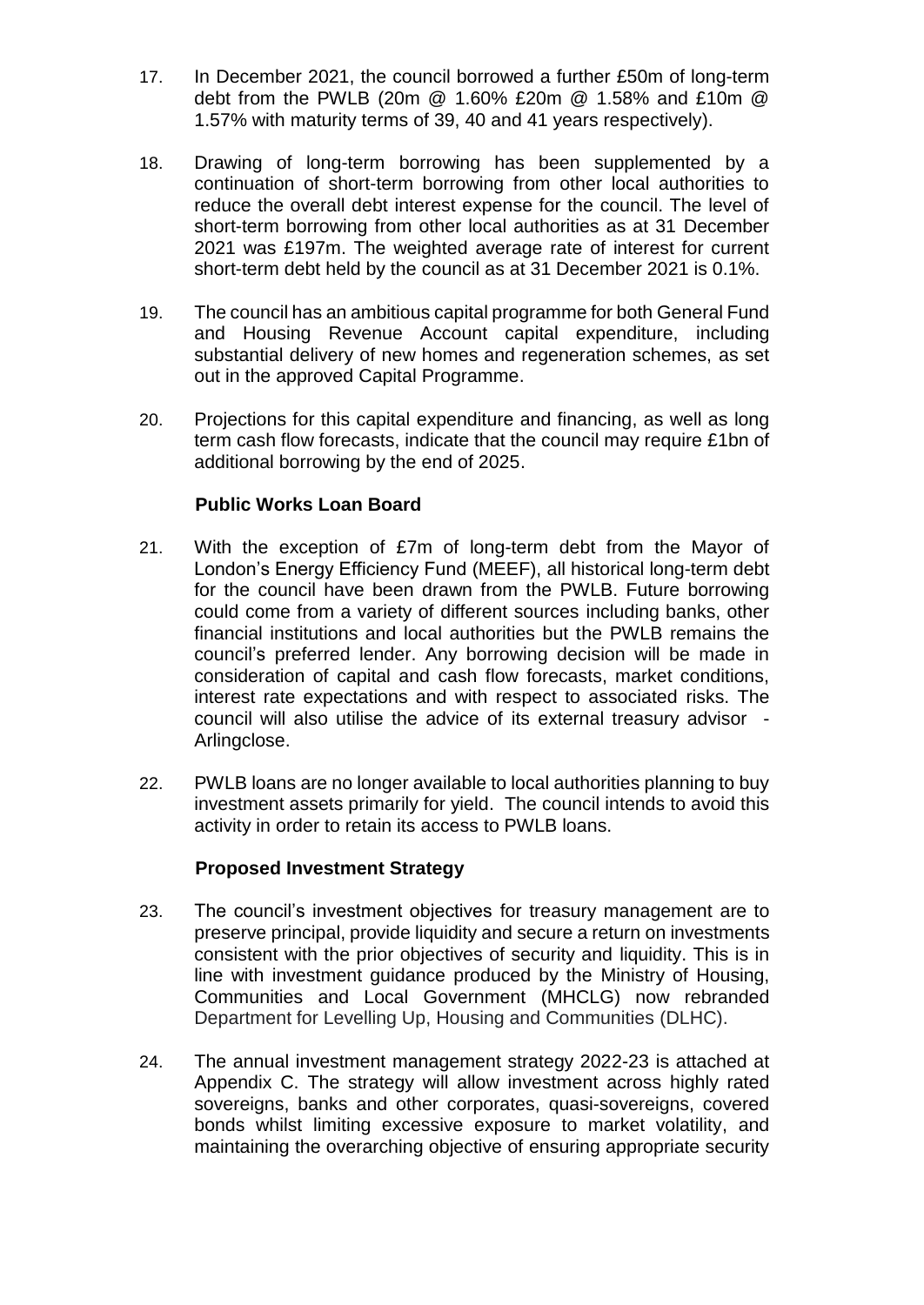and liquidity. External fund managers will be utilised to implement the strategy when appropriate.

- 25. In considering the investment strategy for 2022-23 the council has taken advice from the external treasury advisor, in addition to ongoing engagement with the council's external fund managers, to ensure that any investment limits and restrictions remain appropriate to meet the investment objectives.
- 26. The Bank of England recently increased the base interest rate from 0.1% to 0.25% in December 2021. With inflation currently above 5%, and expected to reach 6% in April, gradual interest rate rises could be on the cards for 2022. Arlingclose is forecasting that Bank of England Bank Rate will rise to 0.5% between January and March 2022 and then stabilise. The risks to this forecast are judged to be initially weighted to the upside, but becoming more balanced over time.
- 27. The investment strategy for the council for 2022-23 is proposed to remain unchanged as it is considered overall to be well structured to limit any undue risks to the security of assets and preservation of liquidity whilst also allowing the council and delegated managers to access suitable investment opportunities.

## **Minimum Revenue Provision**

- 28. Each year, the General Fund sets aside sums known as the minimum revenue provision (MRP) to reduce its borrowing liabilities. The HRA may also set aside sums to reduce its own borrowing liabilities. The policy for MRP is set out in Appendix D and complies with the guidance issued by MHCLG in 2018.
- 29. Government guidance on the MRP requires that the general fund set aside prudent sums to reduce debt and long term liabilities (such as PFI schemes) arising from capital spend and that the council produces a statement on its MRP policy. MRP costs fall on revenue budgets and runs on for many years into the future, usually over the period to which the capital item provides an economic benefit or the duration of the revenue grant supporting the expenditure.
- 30. Under the Local Authorities (Capital Finance and Accounting) (England) Regulations 2003, a local authority is required to charge a minimum revenue provision annually to its revenue account in respect of capital financing obligations that arise in that year or arose in any prior year. Capital financing obligations represent debt or long-term liabilities taken to fund capital expenditure.
- 31. A council may not change the total MRP it is liable for but may prudently modify the timing of payments to improve affordability and take account of individual spend and financing characteristics.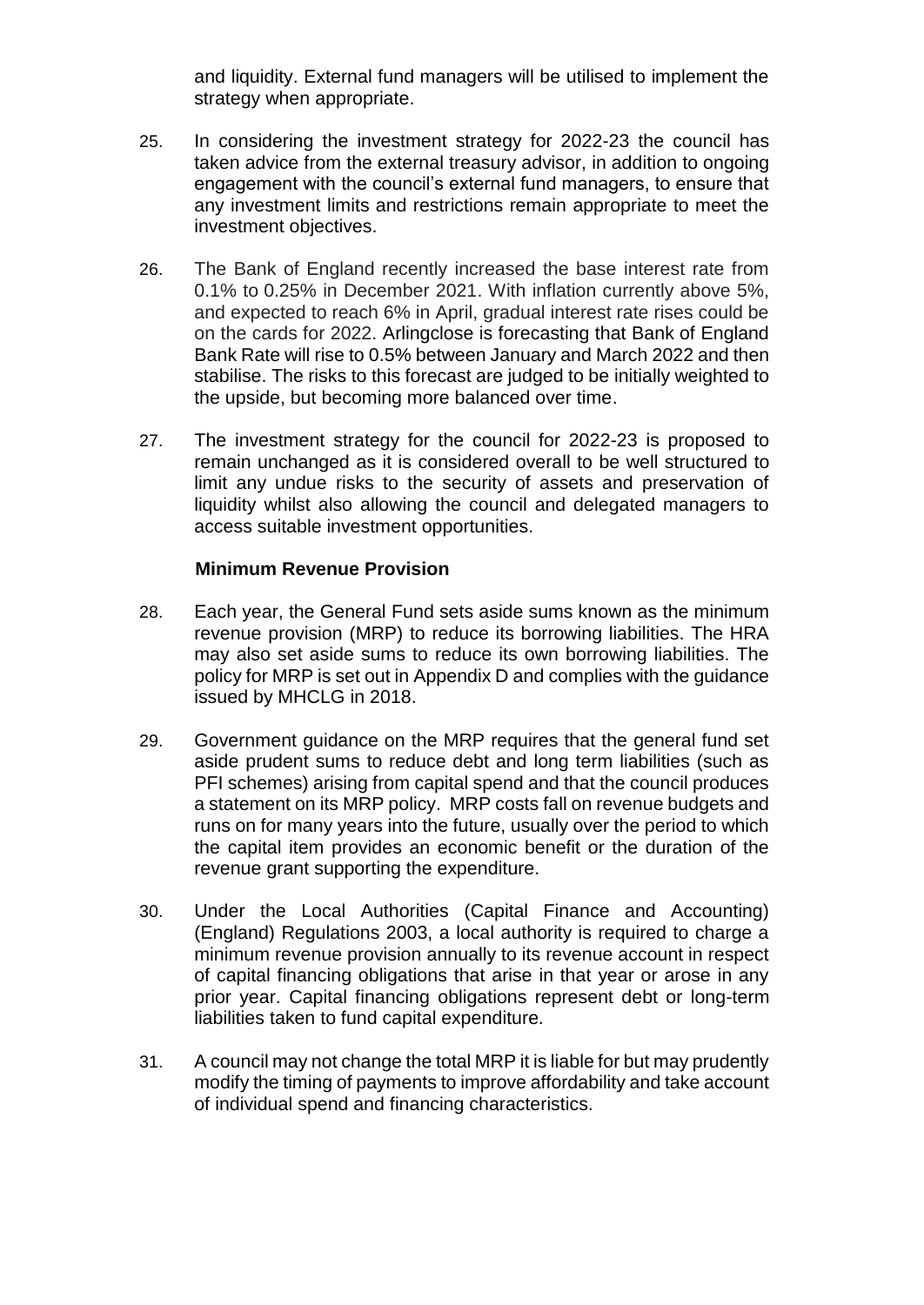## **Prudential Indicators**

- 32. Local authority borrowing, investment and capital finance activity is supported by the Prudential Code for Capital Finance and Treasury Management in the Public Services Code of Practice and Guidance published by the Chartered institute of Public Finance and Accountancy, backed by the Local Government Act 2003. The codes introduced a series of indicators and limits, which the council assembly should agree annually.
- 33. The indicators for approval relate to 2022-23 to 2024-25 and are set out at Appendix E. The indicators are of a technical nature and include a self-imposed authorised limit on debt, which the council assembly must determine each year. Approval will ensure that the council meets its obligations under the 2003 Act and that the strategic director of finance and governance can carry out their financial responsibilities in this area.

# **SUPPLEMENTAL ADVICE FROM OTHER OFFICERS**

## **Director of Law and Governance**

- 34. The constitution determines that agreeing the treasury management strategy is a function of the council assembly and that review and scrutiny of strategies and policies is the responsibility of the audit and governance committee.
- 35. Financial standing orders require the strategic director of finance and governance to set out the treasury management strategy for consideration and decision by council assembly, and report on activity on a quarterly basis to cabinet and at mid and year-end to council assembly. Furthermore, all executive and operational decisions are delegated to the strategic director of finance and governance.
- 36. The Local Government Act 2003 and supporting regulations require local authorities to determine annual borrowing limits and have regard to the Prudential Code for Capital Finance, and the Treasury Management in the Public Services Code of Practice and Guidance, published by the Chartered Institute of Public Finance and Accountancy, when considering borrowing and investment strategies, determining or changing borrowing limits or prudential indicators.
- 37. Section 15(1) of the 2003 Act requires a local authority "to have regard (a) to such guidance as the Secretary of State may issue". This guidance is found in the Ministry of Communities and Local Government Guidance on Local Authority Investments updated February 2018 and there is statutory guidance on the Minimum Revenue Provision (MRP) produced under amendments made to section 21(1A) of the 2003 Act by section 238(2) of the Local Government and the Public Involvement in Health Act 2007.